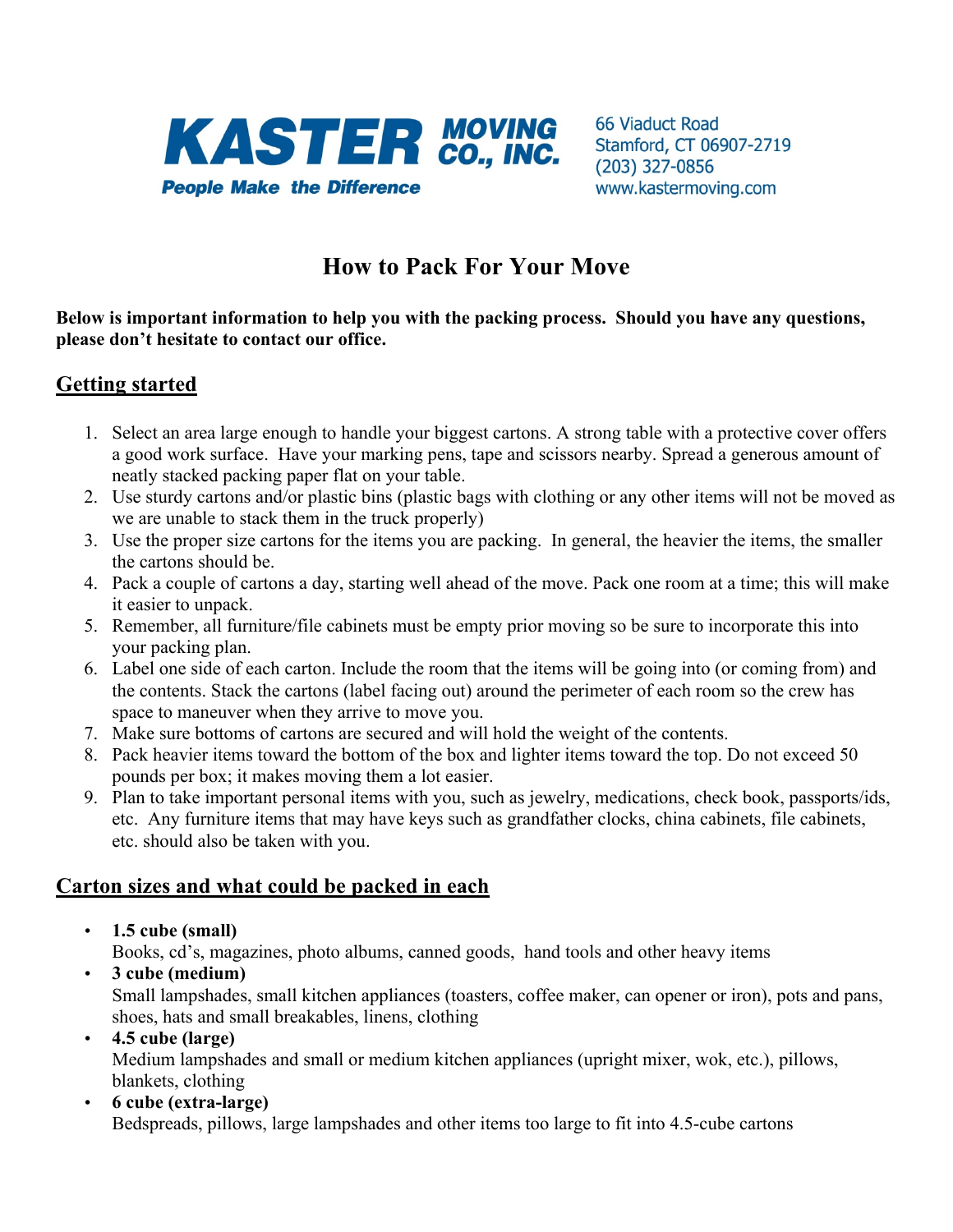### • **Dishpack**

Dinner place settings, stemware, crystal or glassware, figurines, table lamps, vases, small pictures, small mirrors and glass shelves

- **Flat Screen TV Carton** Specially designed carton that provides added protection when transporting a flat screen TV
- **Mirror/Picture Pack** Pictures, artwork, glass tabletops, glass shelves, dresser mirrors or other high-value items
- **Wardrobe** For hanging clothes, floor-to-ceiling drapes, artificial plants
- **Lamp Carton** Pole lamps, golf clubs, fishing rods, rifles or shotguns
- **Paper** -This is the paper you use to pack everything. It is like newspaper but without the ink.

# **Below are a few How To's**

### **How to pack Electronics**:

All electronics should be turned off, unplugged, and, ideally, wires labeled (so it is easier for you to reassemble at your new home) TV's should be taken off the mounting so the crew can pack them in the special TV boxes. When packing your own electronics, it is best to use the manufacturers packaging, if available; if not, be sure to use plenty of paper on the bottom, top, and sides of the carton.

### **How to Pack Dishware:**

- 1. Line the bottom of your dish pack with crumpled packing paper.
- 2. At your work table, on your stack of packing paper, center a single plate. Grasp a corner of several sheets at once and pull the paper over the plate until the plate is completely covered.
- 3. Stack a second plate on the first and, moving clockwise, grasp another corner of several sheets and pull them over the second plate. Stack a third plate. Grasp the remaining two corners and fold using two sheets, one corner at a time, over the plate.
- 4. Turn the wrapped stack of three plates upside down onto your paper. Re-wrap the entire bundle. Start with one corner of packing paper and pull two sheets over the bundle; cover the bundle again by pulling on the next corner, then the third corner, then the fourth. For non-fragile plates, you can pack five or six to a bundle.
- 5. Seal the bundle with packing tape and place it in the box so the plates are standing on edge.

# **How to pack cups and bowls:**

- 1. Position a single cup, bottom down, six to eight inches from one corner of your packing paper. Pull the nearest corner of the paper up and over the cup.
- 2. Nest a second cup inside the first cup, with the paper between the two.
- 3. Pull the two side corners up and over, one at a time, and tuck them inside the second cup.
- 4. Hold the two cups together and roll them to the remaining corner. Place cups in a vertical position, lips down, near the top of the box. Do not stack heavy items on top of the cups.

Wrap delicate cups, like china, one at a time. Stuff antique glass and other china pieces with crumpled tissue and wrap them individually as well.